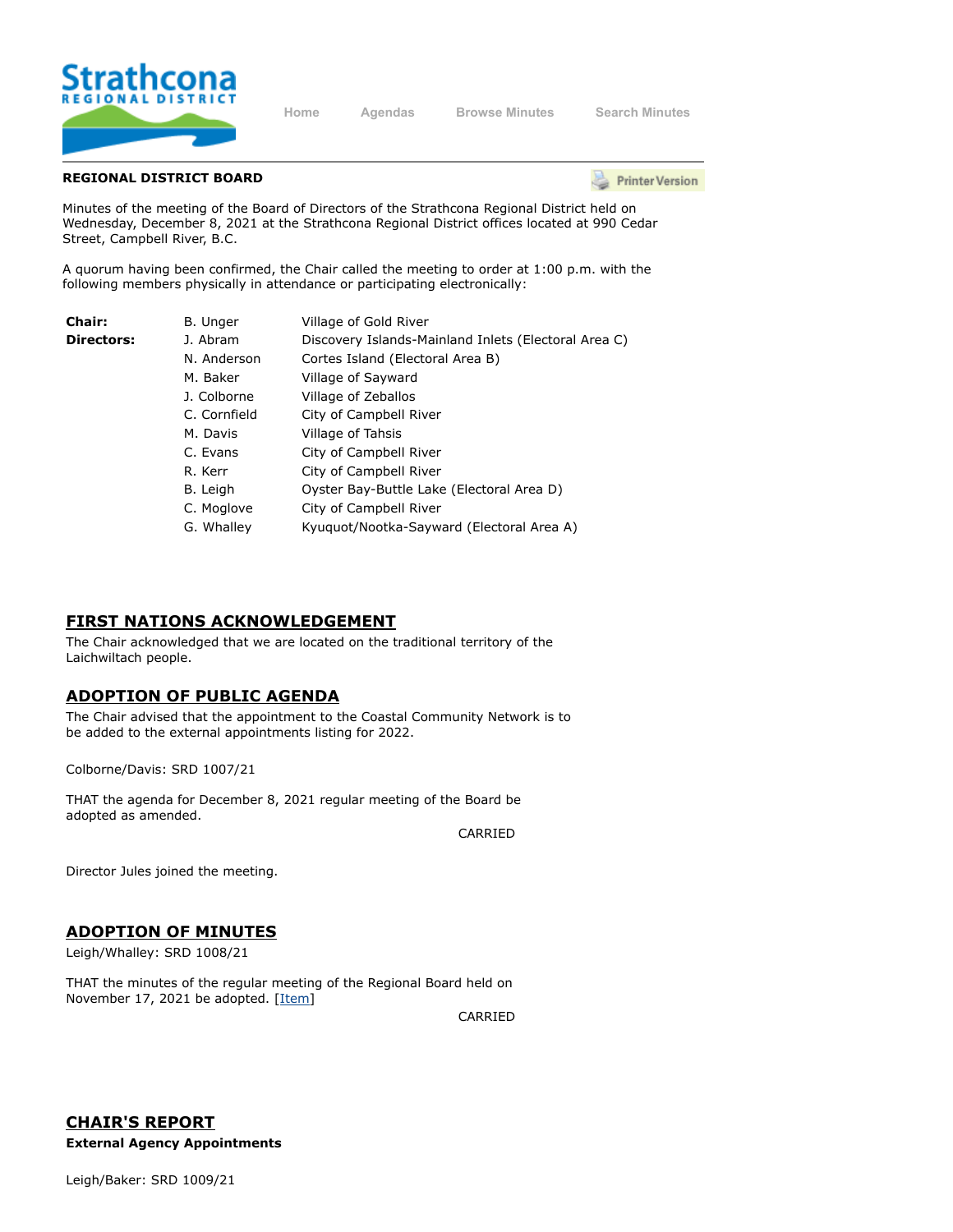## CARRIED

Abram/Whalley: SRD 1010/21

THAT the appointments outlined in the December 3, 2021 report from the Chair be confirmed with the addition of Director Abram to the Coastal Community Network.

CARRIED

Abram/Leigh: SRD 1011/21

THAT payment of meeting remuneration and travel expenses be authorized for the director appointments made at the December 8, 2021 meeting of the Board, except where provided by the external organization.

CARRIED

Leigh/Abram: SRD 1012/21

THAT payment of meeting remuneration and travel expenses be authorized for participation by Director Abram in the Fisheries and Oceans Canada - Marine Finfish Aquaculture Management Advisory Committee where not otherwise provided.

CARRIED

#### **COVID Update**

The Chair advised that he had attended the Island Health monthly roundtable and noted that, although vaccination rate for those aged 19-29 has improved, the vaccination rate for those aged 30-50 is still very low.

#### **Forestry Rally**

The Chair advised that he had attended a forestry rally in Campbell River where he, Mayor Adams, and MLA Babchuk addressed the crowd. The Chair noted that at the rally, he requested that MLA Babchuk set up a meeting with the Premier, the Minister of Forests, and north island mayors to discuss ongoing issues in the forestry industry.

#### **Comox Strathcona Waste Management (CSWM) Meeting**

Director Adams joined the meeting.

The Chair advised he attended the CSWM meeting where the First Nations Relations Coordinator presented on the matter of First Nations acknowledgements.

#### **Small Community Paramedic Meeting**

The Chair advised that he and Directors Abram, Anderson, Davis, and Sue Poulsen representing Sayward participated in a phone meeting regarding ongoing issues on Quadra Island and Cortes Island. The Chair noted that there are no issues in Gold River and that Tahsis has concerns regarding doctor time.

Colborne/Cornfield: SRD 1013/21

THAT the report be received.

CARRIED

## **COMMITTEE CHAIR REPORTS**

**First Nations Relations Committee**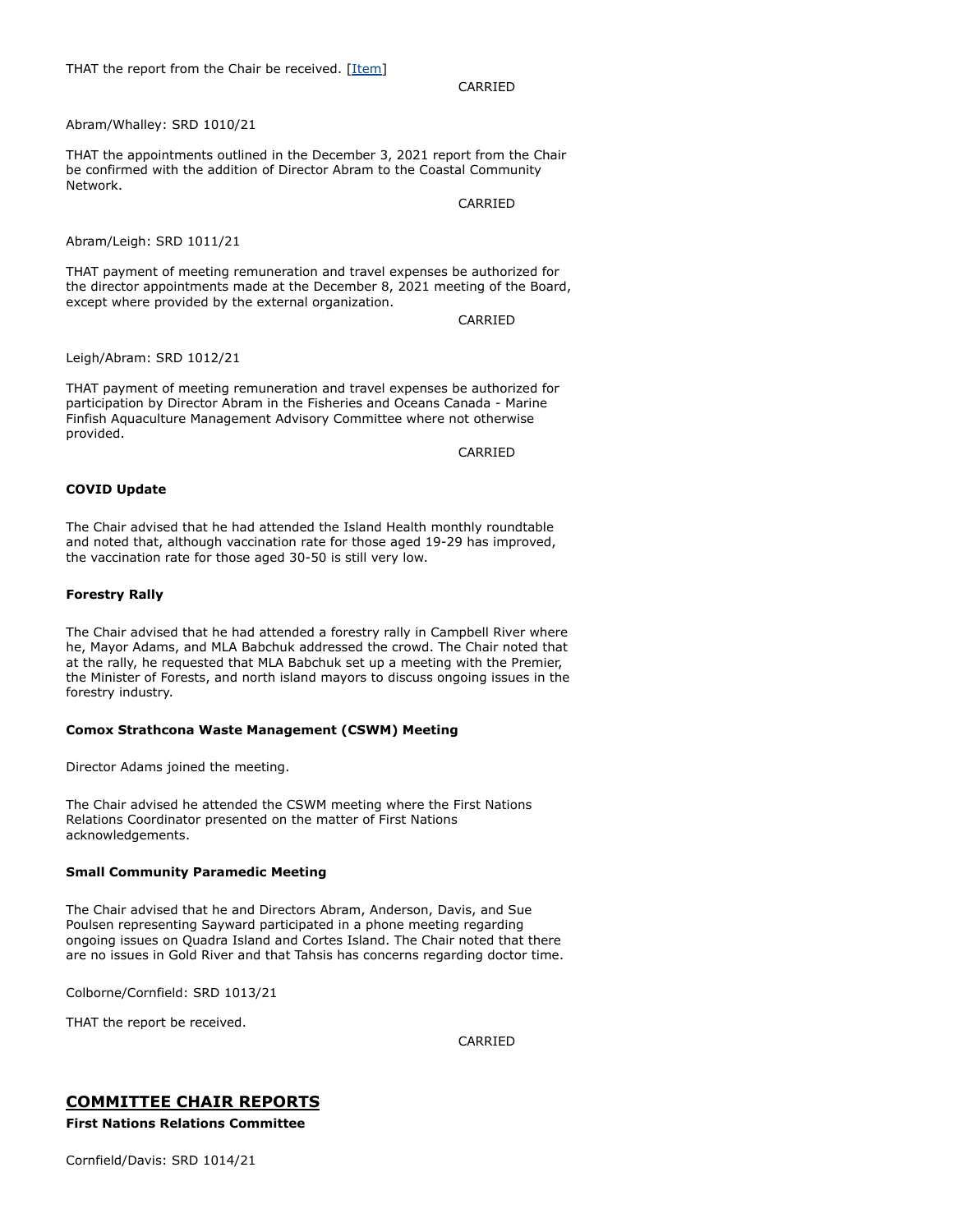THAT the draft minutes of the regular meeting of the First Nations Relations Committee held on November 17, 2021 be received. [[Item\]](https://agenda.strathconard.ca/SRDAttachments/SRDBoard/Open/BRD/08-Dec-21/20211117-FNRC-MINUTES.pdf)

CARRIED

#### **Municipal Services Committee**

Evans/Colborne: SRD 1015/21

THAT the draft minutes of the regular meeting of the Municipal Services Committee held on November 17, 2021 be received. [[Item\]](https://agenda.strathconard.ca/SRDAttachments/SRDBoard/Open/BRD/08-Dec-21/20211117-MSC-MINUTES-REVISED.pdf)

CARRIED

## **STAFF REPORTS**

#### **Cultural Awareness Training for Elected Officials**

Leigh/Moglove: SRD 1016/21

THAT the report from the Chief Administrative Officer be received. [[Item](https://agenda.strathconard.ca/SRDAttachments/SRDBoard/Open/BRD/08-Dec-21/20211201-Cultural-Awareness_1.PDF)] CARRIED

Moglove/Cornfield: SRD 1017/21

THAT the Building Bridges Committee of the Whole meeting be scheduled for January 25 and/or February 2, 2022.

CARRIED

Moglove/Evans: SRD 1018/21

THAT the First Nations Governance and Relationship Building Committee of the Whole meeting be scheduled for the week of May 2-6, 2022.

CARRIED

#### **First Nations Territorial Acknowledgements (Policy CP-031)**

Whalley/Baker: SRD 1019/21

THAT the report from the Chief Administrative Officer be received. [[Item](https://agenda.strathconard.ca/SRDAttachments/SRDBoard/Open/BRD/08-Dec-21/20211122-Policy-CP-031-FN-Territorial-Acknowledgements.PDF)] CARRIED

Moglove/Adams: SRD 1020/21

THAT Policy CP-031 [First Nations Territorial Acknowledgements] be approved by the Regional Board.

Whalley/Abram: SRD 1021/21

THAT the term "unceded" be removed from territorial acknowledgment policy.

Cornfield/Colborne: SRD 1022/21

THAT the matter be refered to the First Nations Relations Committee.

CARRIED

## **Northwest Vancouver Island Tsunami Mapping - Contract Extension**

Cornfield/Colborne: SRD 1023/21

THAT the report from the Chief Administrative Officer be received. [[Item](https://agenda.strathconard.ca/SRDAttachments/SRDBoard/Open/BRD/08-Dec-21/20211126-NWVI-Tsunami-Mapping-Contract-Extension.PDF)] CARRIED

Leigh/Colborne: SRD 1024/21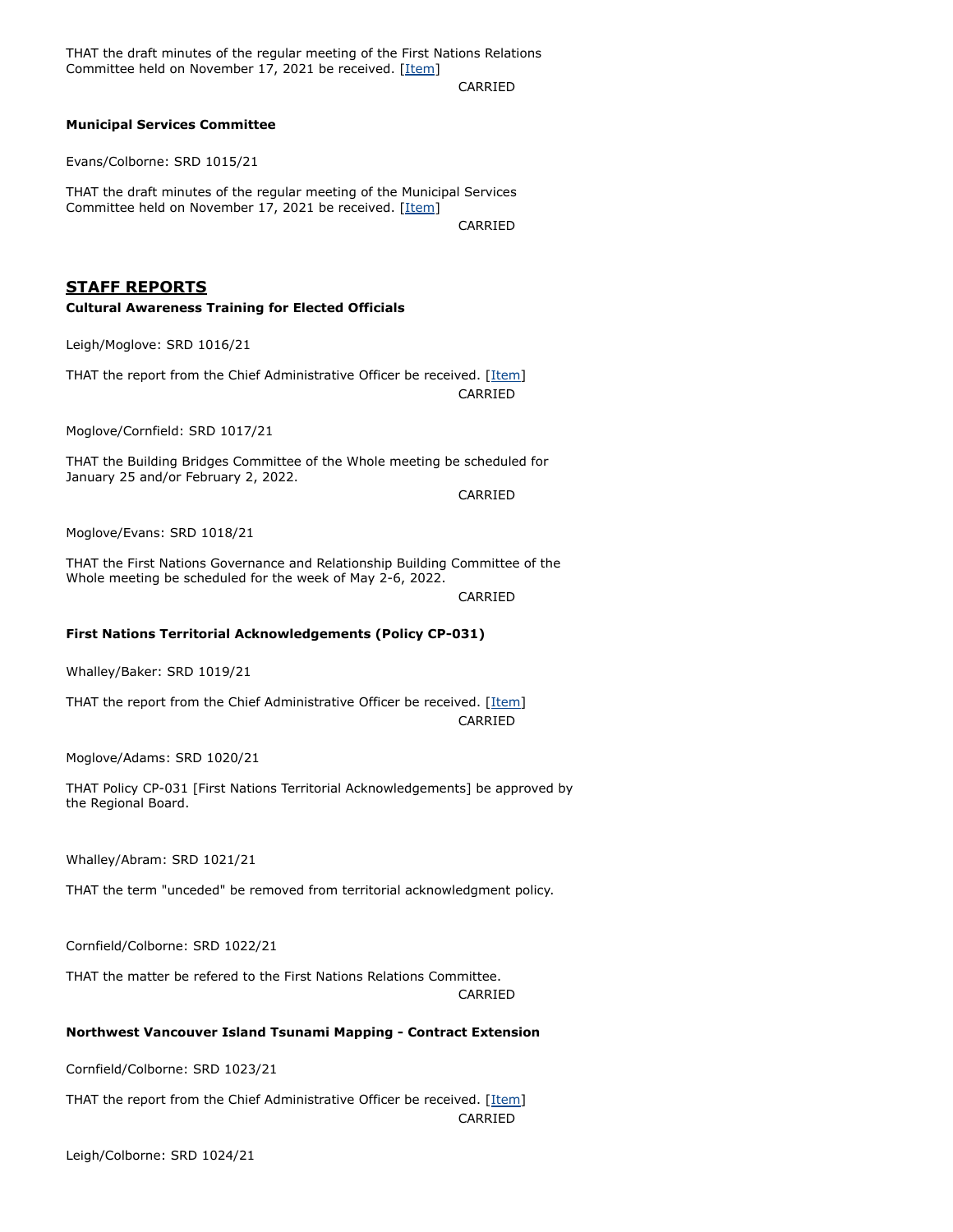THAT the Chair and Corporate Officer be authorized to execute a modification to the contract with Northwest Hydraulic Consultants to extend the deadline for the Northwest Vancouver Island Tsunami Mapping project from December 17, 2021 to April 30, 2022.

#### CARRIED

#### **TEAAM Aeromedical INC - Funding Alternatives**

Whalley/Kerr: SRD 1025/21

THAT the report from the Chief Administrative Officer be received. [[Item](https://agenda.strathconard.ca/SRDAttachments/SRDBoard/Open/BRD/08-Dec-21/20211125-TEAAM-Aeromedical-Inc-Funding-Alternatives.PDF)] CARRIED

Kerr/Davis: SRD 1026/21

THAT the SRD provide a Regional GIA in the 2022 budget in the amount of \$100,000 to TEAAM Aeromedical and that a letter of support be sent.

Director Kerr left the meeting.

Leigh/Moglove: SRD 1027/21

THAT the matter be referred to 2022 budget discussions.

CARRIED

*Directors Adams, Baker, and Cornfield opposed*

## **Bill 26 - Municipal Affairs Statutes Amendment Act (No. 2), 2021**

Moglove/Leigh: SRD 1028/21

THAT the report from the Chief Administrative Officer be received. [[Item](https://agenda.strathconard.ca/SRDAttachments/SRDBoard/Open/BRD/08-Dec-21/20211129-Bill-26.PDF)] CARRIED

#### **2022-2026 Financial Plan - Strategic Business Cases (Regional)**

Colborne/Evans: SRD 1029/21

THAT the report from the Chief Administrative Officer be received. [[Item](https://agenda.strathconard.ca/SRDAttachments/SRDBoard/Open/BRD/08-Dec-21/20211130-2022-26-Strategic-Business-Case.PDF)] CARRIED

Leigh/Moglove: SRD 1030/21

THAT the 2022-2026 draft Financial Plan include additional funding as outlined in the November 30, 2021 report from the Chief Administrative Officer for the purpose of securing a full-time assistant for the Strathcona Emergency Preparedness service.

CARRIED

#### **Fuel Rationing - Essential Vehicle Designation**

Colborne/Cornfield: SRD 1031/21

THAT the report from the Chief Administrative Officer be received. [[Item](https://agenda.strathconard.ca/SRDAttachments/SRDBoard/Open/BRD/08-Dec-21/20211124-Fuel-Rationing.PDF)] CARRIED

Director Cornfield left the meeting chambers.

Moglove/Colborne: SRD 1032/21

THAT the Chief Administrative Officer be authorized to issue certification letters on behalf of the Regional District with respect to the current fuel rationing order or any extensions of that order.

CARRIED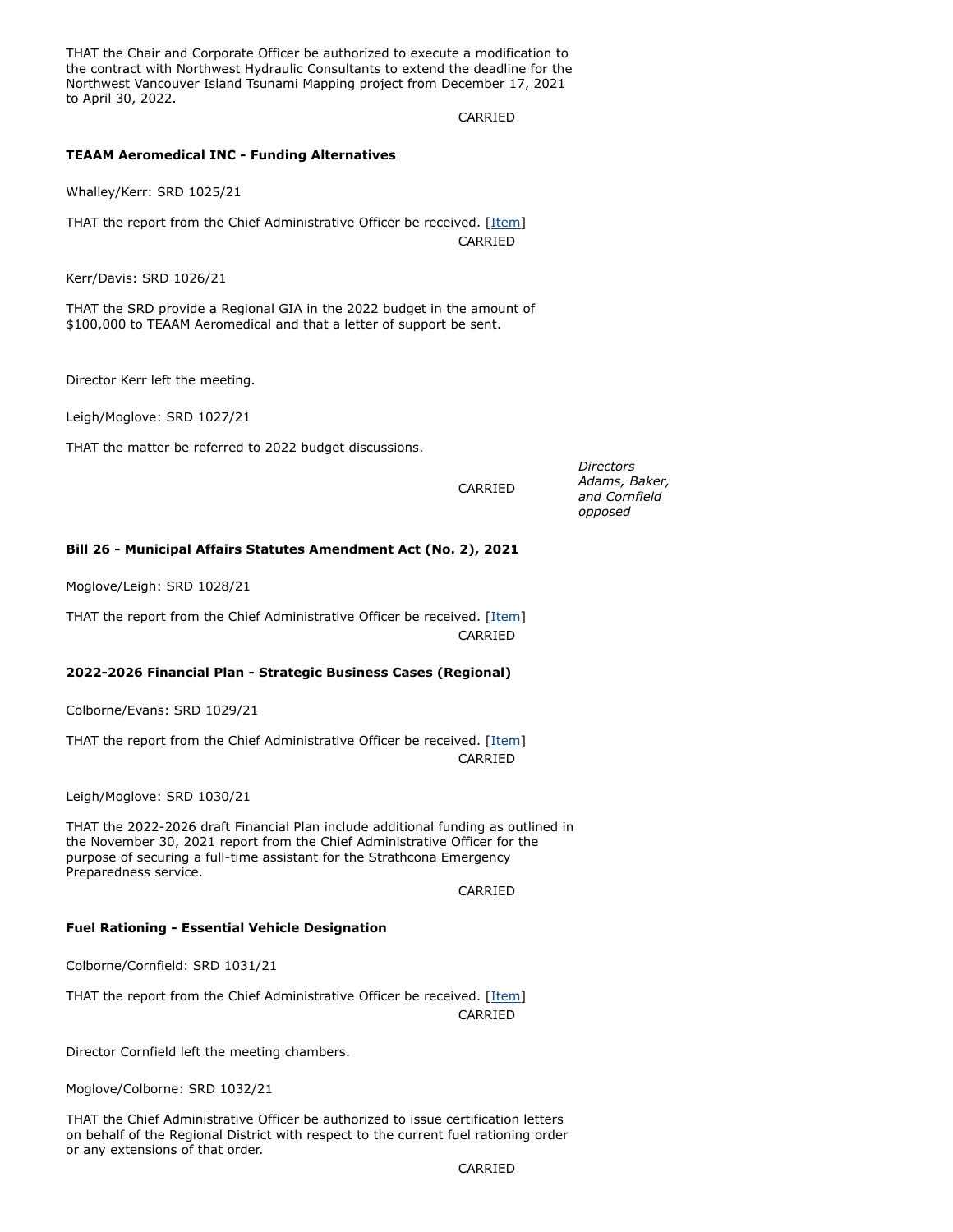### **Royal Canadian Legion (Sayward Branch) - Request for Funding**

Whalley/Leigh: SRD 1033/21

THAT the report from the Chief Administrative Officer be received. [[Item](https://agenda.strathconard.ca/SRDAttachments/SRDBoard/Open/BRD/08-Dec-21/20211118-Sayward-Legion-Request-for-Funding.PDF)] CARRIED

Whalley/Abram: SRD 1034/21

THAT the Regional District enter into an agreement with the Sayward Branch of the Royal Canadian Legion to access the Electoral Area A gas tax fund for the amount of \$50,000.

CARRIED

#### **Parcel Tax Roll Review Panel Appointments for 2022**

Whalley/Leigh: SRD 1035/21

THAT the report from the Chief Administrative Officer be received. [[Item](https://agenda.strathconard.ca/SRDAttachments/SRDBoard/Open/BRD/08-Dec-21/20211118-Parcel-Tax-Panel-Appointments.PDF)] CARRIED

Director Cornfield returned to the meeting chambers.

Leigh/Baker: SRD 1036/21

THAT Director Abram, Director Leigh, and Director Whalley be appointed as the members of the Parcel Tax Roll Review Panel for 2022.

CARRIED

Evans/Whalley: SRD 1037/21

THAT, if required, the first sitting of the Parcel Tax Roll Review Panel be scheduled for 8:45 a.m. on Wednesday, February 9, 2022 at the Regional District corporate office.

CARRIED

### **Bylaw No. 385 - Rezoning Application (RZ 1C 20 - Wilson)**

Abram/Whalley: SRD 1038/21

THAT the report from the Chief Administrative Officer be received. [[Item](https://agenda.strathconard.ca/SRDAttachments/SRDBoard/Open/BRD/08-Dec-21/20211130-Bylaw-No_-385-Wilson.PDF)] CARRIED

Abram/Leigh: SRD 1039/21

THAT the report on the public hearing for Bylaw No. 385, together with all supporting documentation, be received. [\[Item](https://agenda.strathconard.ca/SRDAttachments/SRDBoard/Open/BRD/08-Dec-21/Bylaw-No_-385-PH-Report-and-Binder.pdf)]

CARRIED

Abram/Leigh: SRD 1040/21

THAT Bylaw No. 385 be given third reading.

CARRIED

Abram/Whalley: SRD 1041/21

THAT Bylaw No. 385, being Quadra Island Zoning Bylaw 1990, Amendment No. 133, be now reconsidered, finally passed and adopted.

CARRIED

#### **Bylaw No. 424 - Rezoning Application (RZ 1C 21 - Chan)**

Whalley/Abram: SRD 1042/21

THAT the report from the Chief Administrative Officer be received. [[Item](https://agenda.strathconard.ca/SRDAttachments/SRDBoard/Open/BRD/08-Dec-21/20211130-Bylaw-No_-424-Chan.PDF)]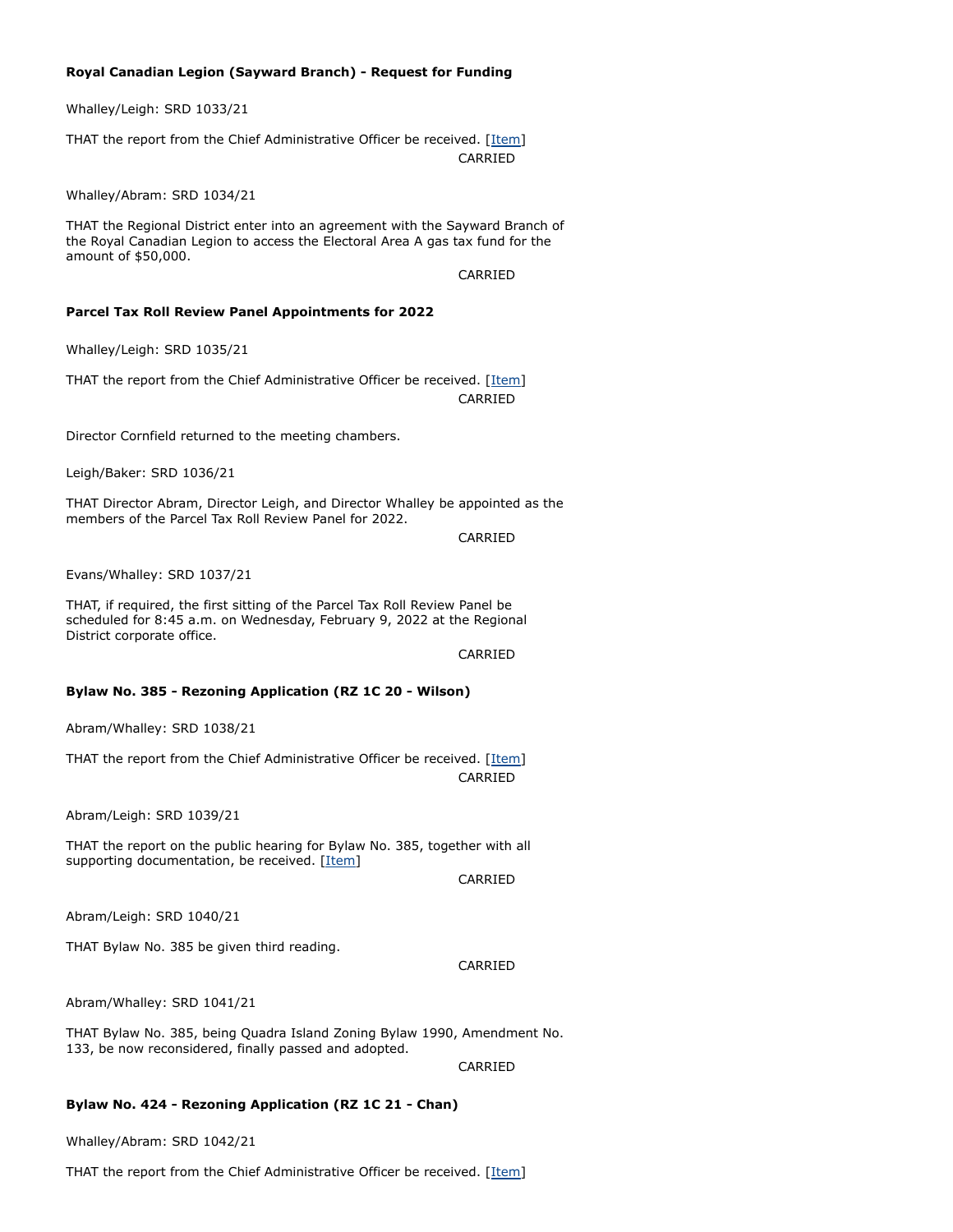CARRIED

Abram/Whalley: SRD 1043/21

THAT the report on the public hearing for Bylaw No. 424, together with all supporting documentation, be received. [\[Item](https://agenda.strathconard.ca/SRDAttachments/SRDBoard/Open/BRD/08-Dec-21/PH-Report-and-Binder-COMBINED.pdf)]

CARRIED

Abram/Whalley: SRD 1044/21

THAT Bylaw No. 424 be given third reading.

CARRIED

Abram/Whalley: SRD 1045/21

THAT Bylaw No. 424, being Quadra Island Zoning Bylaw 1990, Amendment No. 136, be now reconsidered, finally passed and adopted.

CARRIED

#### **Bylaw No. 448 - 2021-2025 Financial Plan Amendment**

Leigh/Colborne: SRD 1046/21

THAT the report from the Chief Administrative Officer be received. [[Item](https://agenda.strathconard.ca/SRDAttachments/SRDBoard/Open/BRD/08-Dec-21/20211122-Bylaw-No_-448-Financial-Plan-Amendment.pdf)] CARRIED

Colborne/Leigh: SRD 1047/21

THAT Bylaw No. 448, being a bylaw to amend the 2021-2025 Financial Plan, be now introduced and read a first time.

CARRIED

Leigh/Colborne: SRD 1048/21

THAT the rules be suspended and Bylaw No. 448 be given second and third readings.

CARRIED

Colborne/Leigh: SRD 1049/21

THAT Bylaw No. 448, being 2021-2025 Financial Plan and Capital Expenditure Program Bylaw, Amendment No. 1, be reconsidered, finally passed and adopted.

CARRIED

## **CORRESPONDENCE**

Colborne/Cornfield: SRD 1050/21

THAT the following items be received:

#### **Human Trafficking and Exploitation**

-November 14, 2021 correspondence from Cathy Peters regarding human trafficking and exploitation. [[Item](https://agenda.strathconard.ca/SRDAttachments/SRDBoard/Open/BRD/08-Dec-21/CPeters---Vancouver-Police-Board-meeting.pdf)]

#### **Poverty Reduction Grants**

-November 25, 2021 news release from the Province of BC regarding the Poverty Reduction Planning and Action Program. [[Item](https://agenda.strathconard.ca/SRDAttachments/SRDBoard/Open/BRD/08-Dec-21/PovertyReductionPlanningAndActionProgram_MSDPR_01122021.pdf)]

CARRIED

# **MEMBERS' REPORTS**

**Marine Plan Partnership**

Cornfield/Abram: SRD 1051/21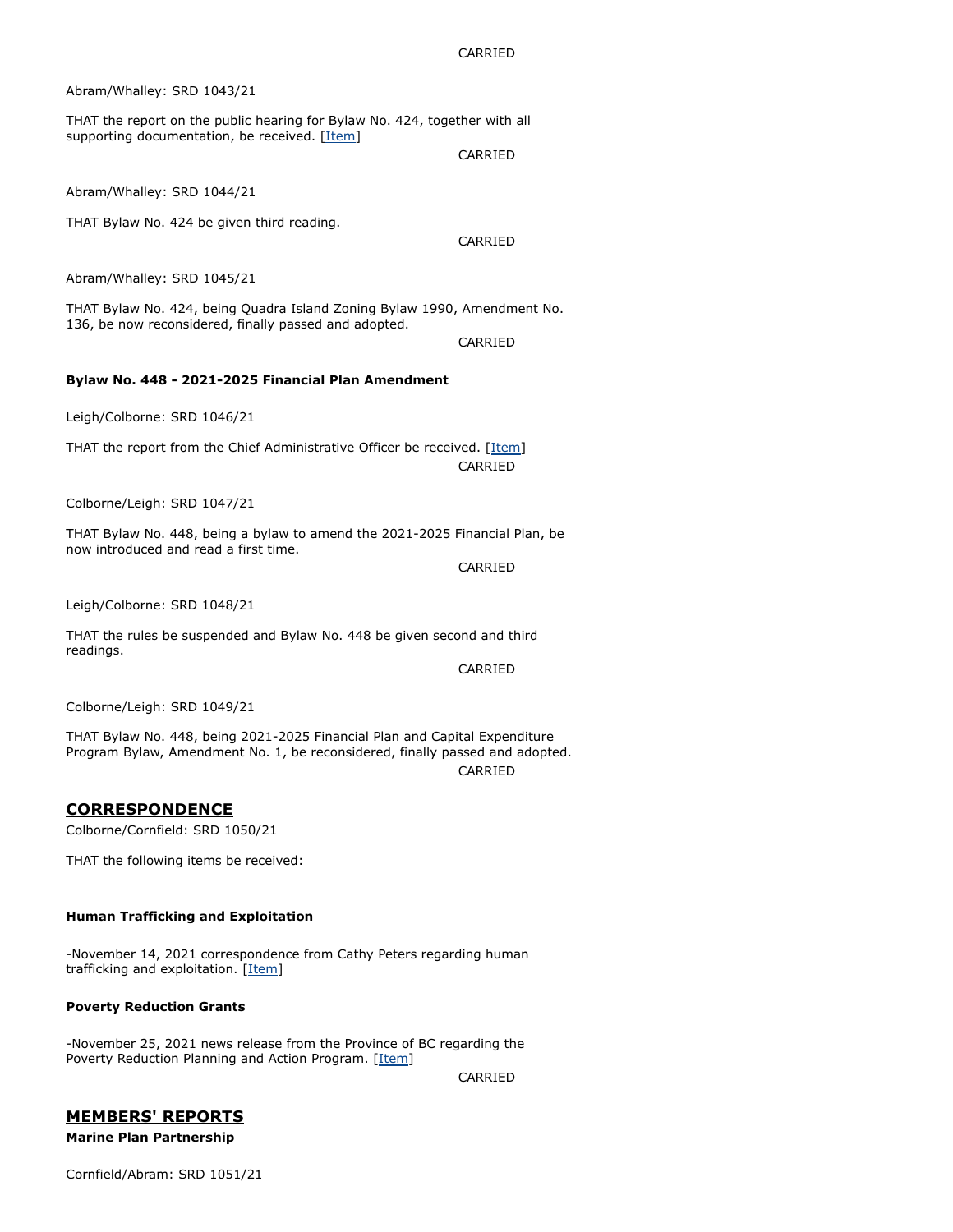CARRIED

## **ADDENDUM ITEMS**

## **Old Growth Forest Management**

Cornfield/Evans: SRD 1052/21

THAT the report from the Chief Administrative Officer be received. [[Item](https://agenda.strathconard.ca/SRDAttachments/SRDBoard/Open/BRD/08-Dec-21/Binder1.pdf)] CARRIED

Cornfield/Adams: SRD 1053/21

THAT the December 7, 2021 letter regarding old growth forest management be sent to the Premier of BC and the Minister of Forests.

Leigh/Abram: SRD 1054/21

THAT the matter be referred to the January 12, 2022 Board meeting.

DEFEATED

*Directors Adams, Baker, Cornfield, Evans, Moglove, Unger, and Whalley opposed*

Upon request the Chair polled the Directors individually and confirmed the motion to be defeated.

A vote was held on the pending motion and it was…

CARRIED

*Abram, Anderson, Colborne, Davis, Leigh, and Moglove opposed*

*Directors*

**Telus Communication Tower (Cortes Island)**

Adams/Baker: SRD 1055/21

THAT the December 7, 2021 report from Director Anderson regarding the proposal by Telus to construct a communication tower on Cortes Island be received. [\[Item\]](https://agenda.strathconard.ca/SRDAttachments/SRDBoard/Open/BRD/08-Dec-21/20211207-Anderson-re-Telus-Tower-_COMBINED_.pdf)

CARRIED

## **CLOSED SESSION**

Adams/Leigh: SRD 1056/21

THAT the report from the Chief Administrative Officer be received. [[Item](https://agenda.strathconard.ca/SRDAttachments/SRDBoard/Open/BRD/08-Dec-21/20211202-Proposed-Closed-Session.PDF)]

Adams/Leigh: SRD 1057/21

THAT a closed meeting be held immediately following termination of the public meeting to consider matters deemed to fall within the parameters of subsections 90(1)(c), (e), (f), (g), (i), (n), (o) and 90(2)(b) of the Community Charter.